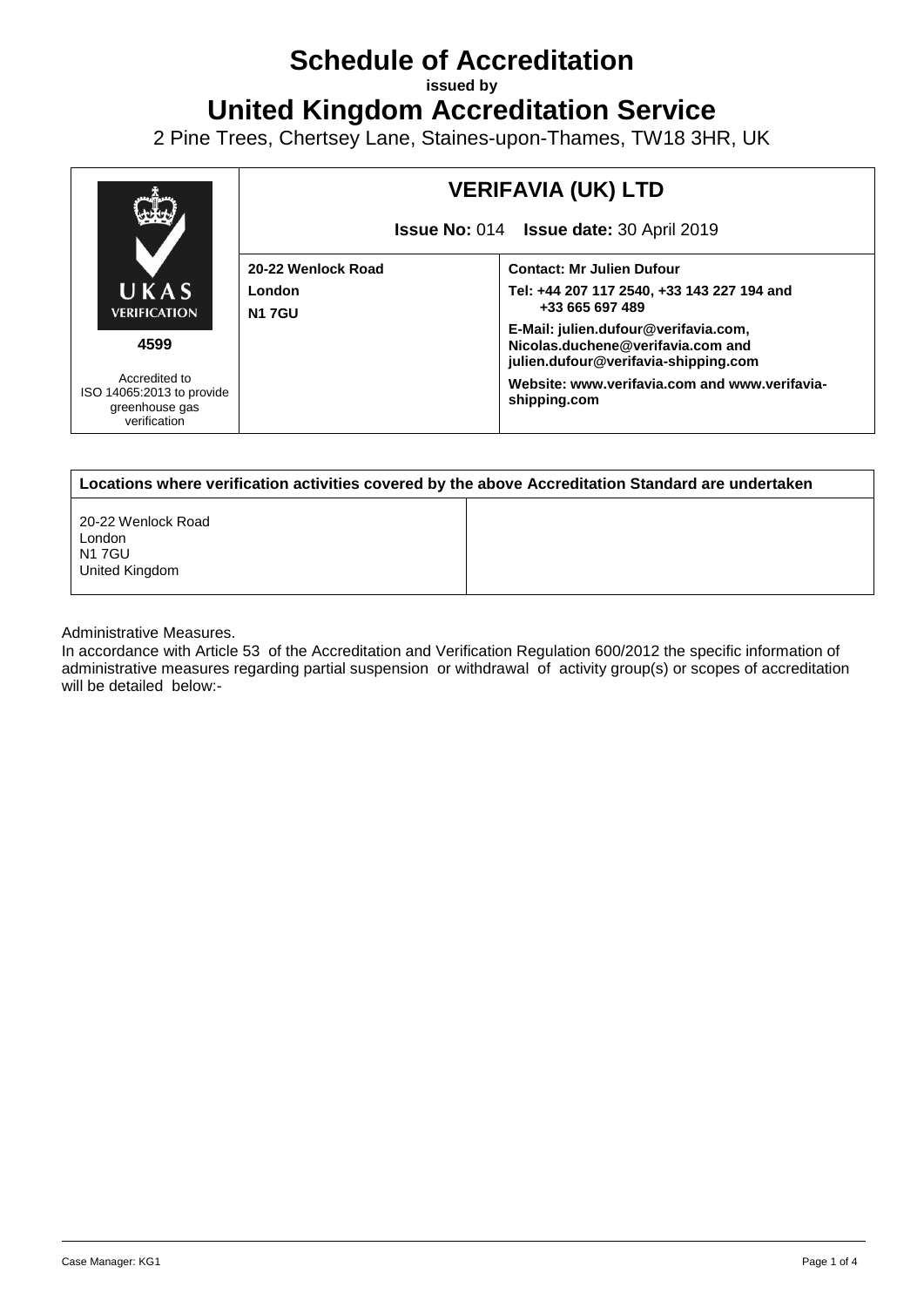

Accredited to ISO 14065:2013 to provide greenhouse gas verification

## **Schedule of Accreditation issued by United Kingdom Accreditation Service**

2 Pine Trees, Chertsey Lane, Staines-upon-Thames, TW18 3HR, UK

# **VERIFAVIA (UK) LTD**

**Issue No:** 014 **Issue date:** 30 April 2019

#### DETAIL OF ACCREDITATION

| <b>Product</b>                       | <b>Standard</b>                                                                                                                                                                                                                                                                                                                                               |  |  |
|--------------------------------------|---------------------------------------------------------------------------------------------------------------------------------------------------------------------------------------------------------------------------------------------------------------------------------------------------------------------------------------------------------------|--|--|
| <b>GHG Emissions</b><br>Verification | <b>EU Emissions Trading Scheme Phase III</b>                                                                                                                                                                                                                                                                                                                  |  |  |
|                                      | Verification of Greenhouse Gas Emission Reports accoprding to:                                                                                                                                                                                                                                                                                                |  |  |
|                                      | National legislation: Greenhouse Gas Emissions Trading Scheme<br>Regulations 2012                                                                                                                                                                                                                                                                             |  |  |
|                                      | Commission Regulation 601/2012 on the monitoring and reporting of<br>greenhouse gas emissions pursuant to Directive 2009/29/EC amending<br>Directive 2003/87/EC of the European Parliament and of the Council for<br>installations and aircraft operators with activities as specified according to the<br>Activity Groups in Annex I of Regulation 600/2012. |  |  |
|                                      | The verifier complies with the requirements in the following for the scope defined<br>below;                                                                                                                                                                                                                                                                  |  |  |
|                                      | Commission Regulation 600/2012 on the verification of greenhouse gas<br>emission reports and tonne-kilometre reports and the accreditation of<br>verifiers pursuant to Directive 2009/29/EC revising Directive 2003/87/EC of<br>the European Parliament and of the Council                                                                                    |  |  |
|                                      | EA-6/03 EA Document for Recognition of Verifiers under the EU ETS<br><b>Directive</b>                                                                                                                                                                                                                                                                         |  |  |
|                                      | For EU ETS Phase III (in accordance with EU 600/2012 Article 75 2(d));<br>Initial date of accreditation: 19 December 2013<br>Accreditation renewal date: 28 February 2019<br>Accreditation expiry date(1): 31 October 2022<br><sup>(1)</sup> Based on UKAS 4 year accreditation cycle (surveillance/reassessment)                                             |  |  |
|                                      | Activity<br>Scopes of Accreditation<br>Group                                                                                                                                                                                                                                                                                                                  |  |  |
|                                      | 12 <sub>2</sub><br>Aviation activities (emissions and tonne-kilometre data)                                                                                                                                                                                                                                                                                   |  |  |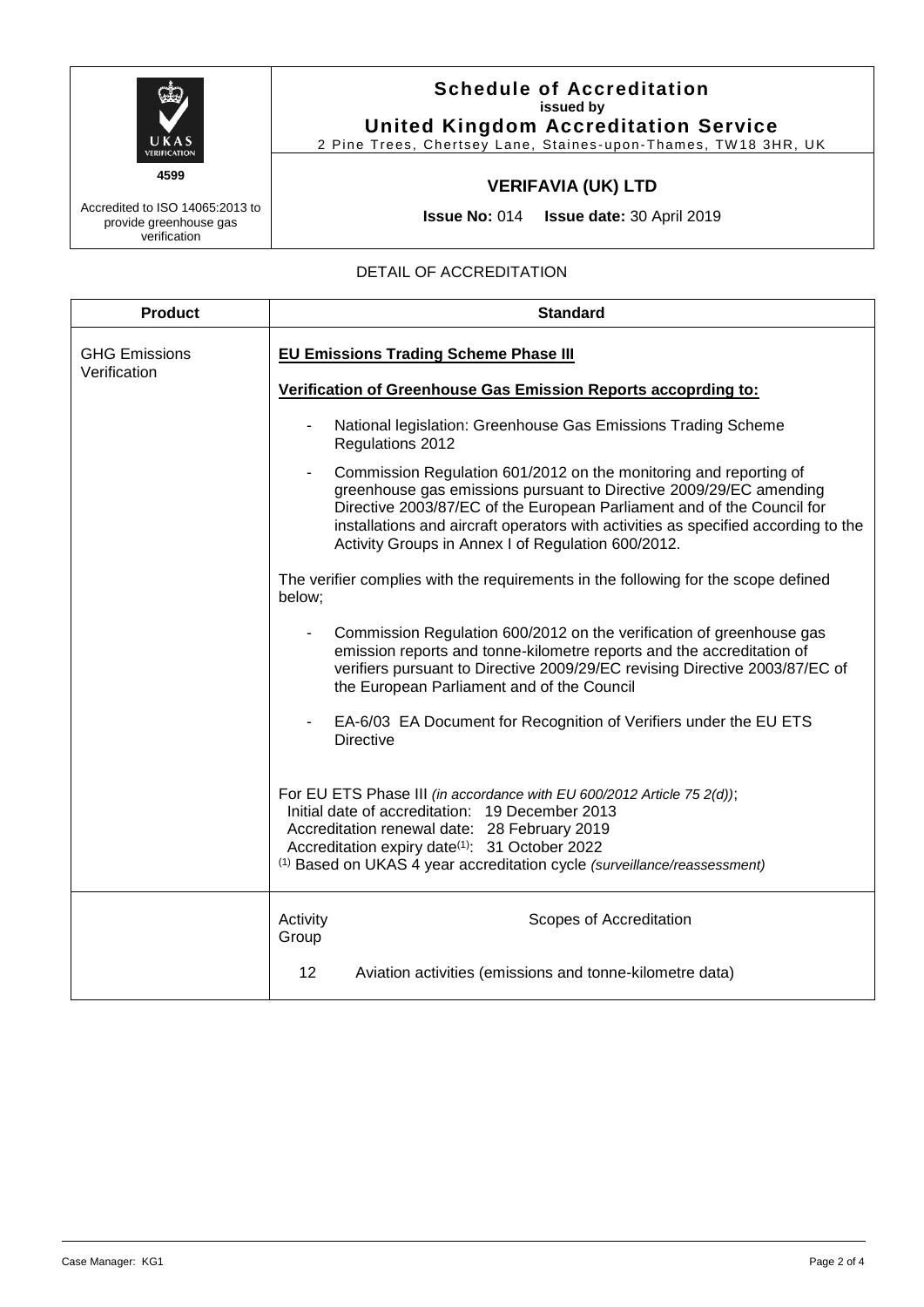| <b>VERIFICATION</b><br>4599<br>Accredited to ISO 14065:2013 to<br>provide greenhouse gas<br>verification                                                                                                                                                                                                                                                                                                                                                                                    | <b>Schedule of Accreditation</b><br>issued by<br><b>United Kingdom Accreditation Service</b><br>2 Pine Trees, Chertsey Lane, Staines-upon-Thames, TW18 3HR, UK<br><b>VERIFAVIA (UK) LTD</b><br><b>Issue No: 014</b><br><b>Issue date: 30 April 2019</b>                                                                                                                                                                                                          |  |  |
|---------------------------------------------------------------------------------------------------------------------------------------------------------------------------------------------------------------------------------------------------------------------------------------------------------------------------------------------------------------------------------------------------------------------------------------------------------------------------------------------|------------------------------------------------------------------------------------------------------------------------------------------------------------------------------------------------------------------------------------------------------------------------------------------------------------------------------------------------------------------------------------------------------------------------------------------------------------------|--|--|
| <b>Product</b>                                                                                                                                                                                                                                                                                                                                                                                                                                                                              | <b>Standard</b>                                                                                                                                                                                                                                                                                                                                                                                                                                                  |  |  |
| Verification of GHG<br>emissions data from<br><b>Maritime Transport</b><br>Assessment of<br>monitoring plans<br>Verification of<br>emissions reports<br>For the following<br>monitoring methods:<br>Method A -<br><b>Bunker Fuel Delivery</b><br>Note (BDN) and periodic<br>stocktakes of fuel tanks;<br>Method B -<br>Bunker fuel tank<br>monitoring on board;<br>Method C - Flow<br>meters for applicable<br>combustion processes;<br>Method D - Direct<br>CO2 emissions<br>measurements. | <b>Assessment of monitoring plans and Verification of Green House Gas</b><br><b>Emission reports according to:</b><br>Regulation EU 2015/757 of the European Parliament and of the council<br>of 29th April 2015 on the monitoring, reporting and verification of carbon<br>dioxide emissions from maritime transport, and amending directive<br>2009/16/EC.<br>Delegated Acts/Commission Implementing Regulations 2016/1927.<br>2016/1928, 2016/2071, 2016/2072 |  |  |
| Verification of greenhouse<br>gases in accord<br>with<br>Carbon Offsetting<br>and<br>Scheme for<br>Reduction<br>International<br>Aviation<br>(CORSIA)                                                                                                                                                                                                                                                                                                                                       | Annex 16, Volume IV - Carbon Offsetting and Reduction Scheme for International<br>Aviation - Standards and Recommended Practices (SARPs)                                                                                                                                                                                                                                                                                                                         |  |  |
| <b>END</b>                                                                                                                                                                                                                                                                                                                                                                                                                                                                                  |                                                                                                                                                                                                                                                                                                                                                                                                                                                                  |  |  |